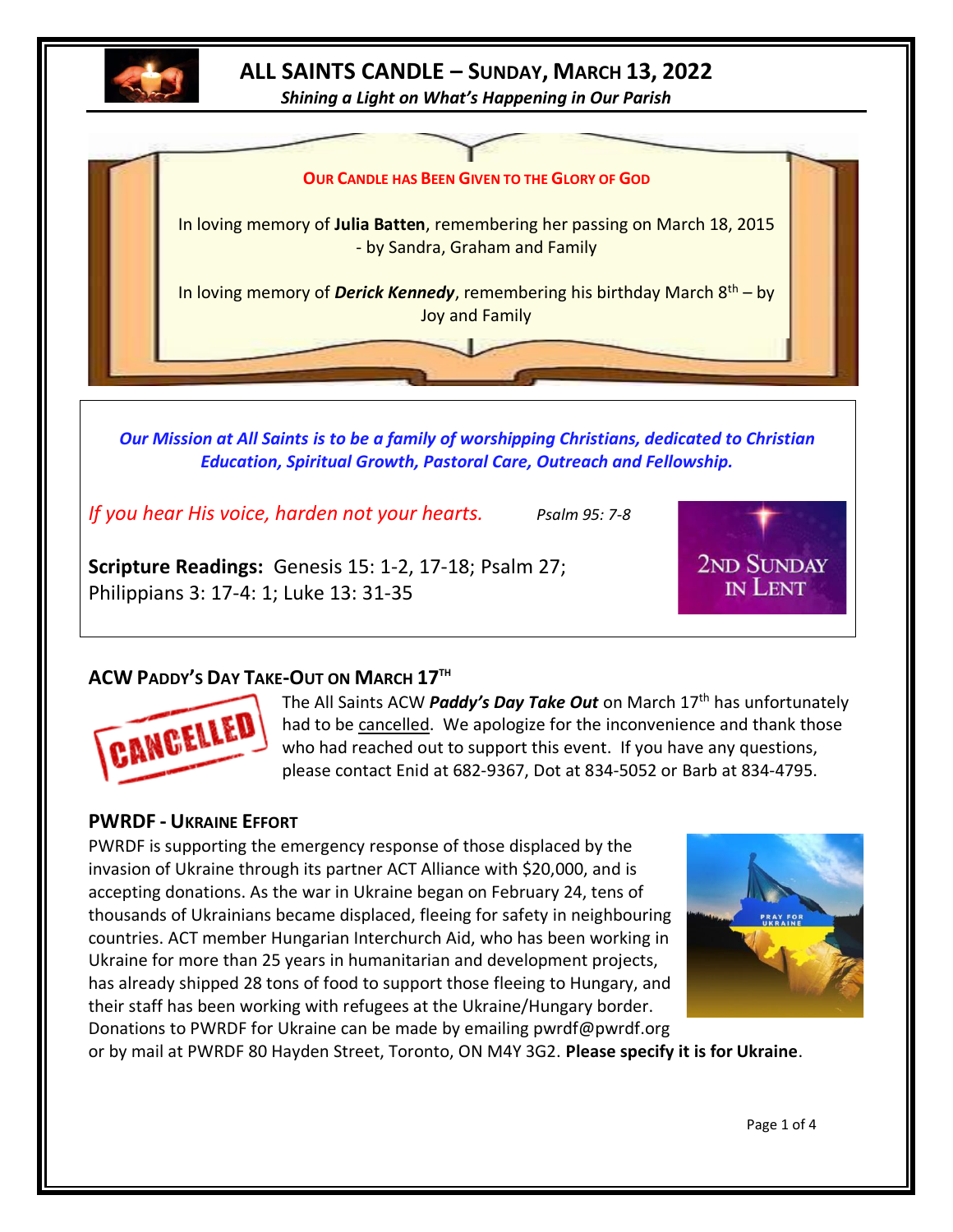# **AGM COMMITTEE REPORTS**

It's that time of year for all Committee Chairs to write up their annual reports in preparation for our Annual General Meeting (AGM). While the date has not yet been set, you are encouraged to get them to the Parish Secretary as soon as convenient to help in the preparation of the Annual Report document. Please email your reports to [secretary@allsaintsparish.ca](mailto:secretary@allsaintsparish.ca)

# **OUR NEXT CONFIRMATION CLASS IS MARCH 20TH**

Confirmation Classes at All Saints have **resumed** in the lower level of the Parish Hall. We look forward to seeing everyone back again. Click [here](http://allsaintsparish.ca/document_library/Confirmation%20Schedule%20220227.pdf) to view the current schedule. If you have any questions or concerns, please contact Joanne at (709) 682-8103 or [joannesimfukwe@gmail.com](mailto:joannesimfukwe@gmail.com)



#### **BIRTHDAY SUNDAY**

Starting March 6<sup>th</sup>, our traditional "Birthday Sunday", which is the first Sunday of every month, will be returning. This is a time when we as a Parish Family acknowledge all those who are celebrating a birthday in the new month. As a catchup, we will be celebrating all those who were born in January, February or March.

# **ALL SAINTS TEA ROOM**

Our Tea Room is now reopened at 75% capacity (162 persons), so there is no longer a requirement to pre-register. We would like to thank all those who continue to attend and support our Wednesday luncheons, and we certainly look forward to seeing you each week for some great food, fun, and fellowship. Many thanks to Enid and her Team. If you have any questions, please contact Enid Haines at 682-9367, or Aura at 682-3775.





#### **JOIN OUR LIVE STREAMING TEAM**

Our Parish has been receiving some great feedback with respect to our Live Streaming of Church services on FaceBook, and later archiving them on YouTube. This takes a degree of effort, and we have grown to the stage that we now need to expand beyond our current Team of two. If you feel you could help us with this *very rewarding ministry*, we would love to have

you on our Team. It is not as complicated as one might think, so please do not be intimidated just because you have never been involved in broadcasting before. Neither were we!!!! If you are able to assist, please contact the Communications Team via email at: [communications@allsaintsparish.ca](mailto:communications@allsaintsparish.ca?subject=Live%20Streaming%20Team) 

### **2022 CHURCH ENVELOPES ARE NOW AVAILABLE FOR PICK UP**

We ask that, if at all possible, you try to pick up your 2022 envelopes. There will be someone available all week to pass your envelopes out through the office window next to the drop-box between the hours of 9:00am and 3:00pm. Or you may call 834-4501 for assistance.

### **PARISH HALL IS NOW AVAILABLE FOR COMMERCIAL RENTALS ONLY**

At this time during the enhanced COVID restrictions, our Parish Hall is currently only available for commercial rentals to organizations that have been approved by the Provincial Government, and who have approved COVID safety guidelines.

*THE CANDLE – All Saints CBS – March 13, 2022* Page 2 of 4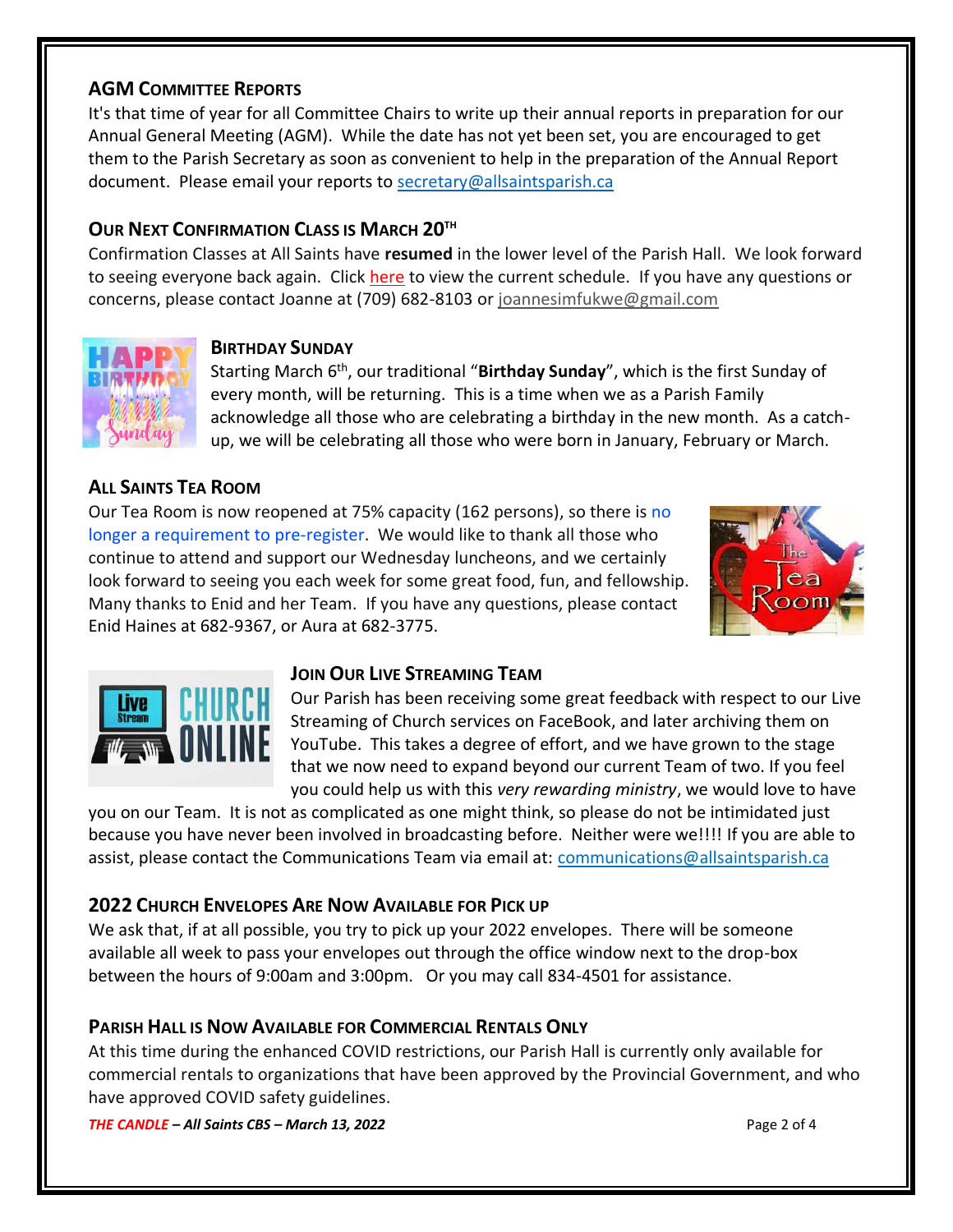### **DO WE HAVE YOUR EMAIL ADDRESS?**



Email has become one of the quickest ways for our Parish to keep you informed. If we do not already have your email address on file, or you are not regularly receiving our bulletins and information updates, we would love to deliver them to you. Please email it to [communications@allsaintsparish.ca,](mailto:communications@allsaintsparish.ca?subject=eMail%20Address%20Update) or simply [click here](http://allsaintsparish.ca/email_updates) to complete our online email registration form.

### **SPONSORING 'THE CANDLE'**

We invite you to sponsor our weekly bulletin, **'***THE CANDLE***'**, and have it dedicated in memory of a loved one. Your personal tribute will be prominently posted on the Bible graphic located at the top of the front page, and your kind donation of \$25 would be greatly appreciated.



Additionally, you can honor a loved one by posting your favourite picture, along with a memorial verse, and your kind donation of \$50 for this full-page tribute is greatly appreciated. A paper copy of '*THE CANDLE*' is distributed at all Sunday services, and a digital copy is permanently archived on our Parish website at [allsaintsparish.ca](http://allsaintsparish.ca/thecandle.html)



**CHURCH OFFERTORY ENVELOPES -** We encourage you to continue to use our secure mail drop-slot, located at the top of the stairs, just to the left of the main entrance of our Parish Hall. You may also e-Transfer your offering via Interac simply by emailing it to [donations@allsaintsparish.ca.](mailto:donations@allsaintsparish.ca) And of course, we always encourage you to consider signing up for our eGivings program which automatically deposits your offering at whatever interval you choose: weekly, bi-weekly, or monthly. Simply

[click here](http://allsaintsparish.ca/egiving-online-information-form) to register, or go to our website and follow the eGiving notes. If you have [any](https://wfsites-to.websitecreatorprotool.com/870a5dd5.com/Admin/%7BSK_NODEID__22939341__SK%7D) questions, please email your Finance Team at [finance@allsaintsparish.ca,](mailto:finance@allsaintsparish.ca) or call our Office at 834-4501.

#### **IN MEMORIAM – GENERAL OPERATIONS**

- In loving memory of *Stella Batten*, remembering her death on March 2, 1998 by Jim, Sandra & Family
- In memory of *Florence Bickford*, remembering her passing February 22, 2022 by Rev Sam, Christina and Family
- In memory of *Florence Bickford*, remembering her passing February 22, 2022 by Gail & Jim Butler
- In memory of *Mike Bolger*, remembering his passing March 01, 2022 by Dave, Fannie and Family
- In loving memory of *Mike Bolger* by Ern & Myrtle Fowler
- In loving memory of *Dorothy Carter*, remembering her death on March 16, 1996 by Jim, Sandra and Family
- In loving memory of *Eriah Carter*, remembering his death on March 14, 1989 by Jim, Sandra and Family
- In memory of *Hilda Hollahan*, remembering her passing February 17, 2022 by Rev Sam, Christina and Family
- In loving memory of my father, *George Janes*, remembering his passing on March 13, 2020 by Georgina, Glen, Ryan & Victoria